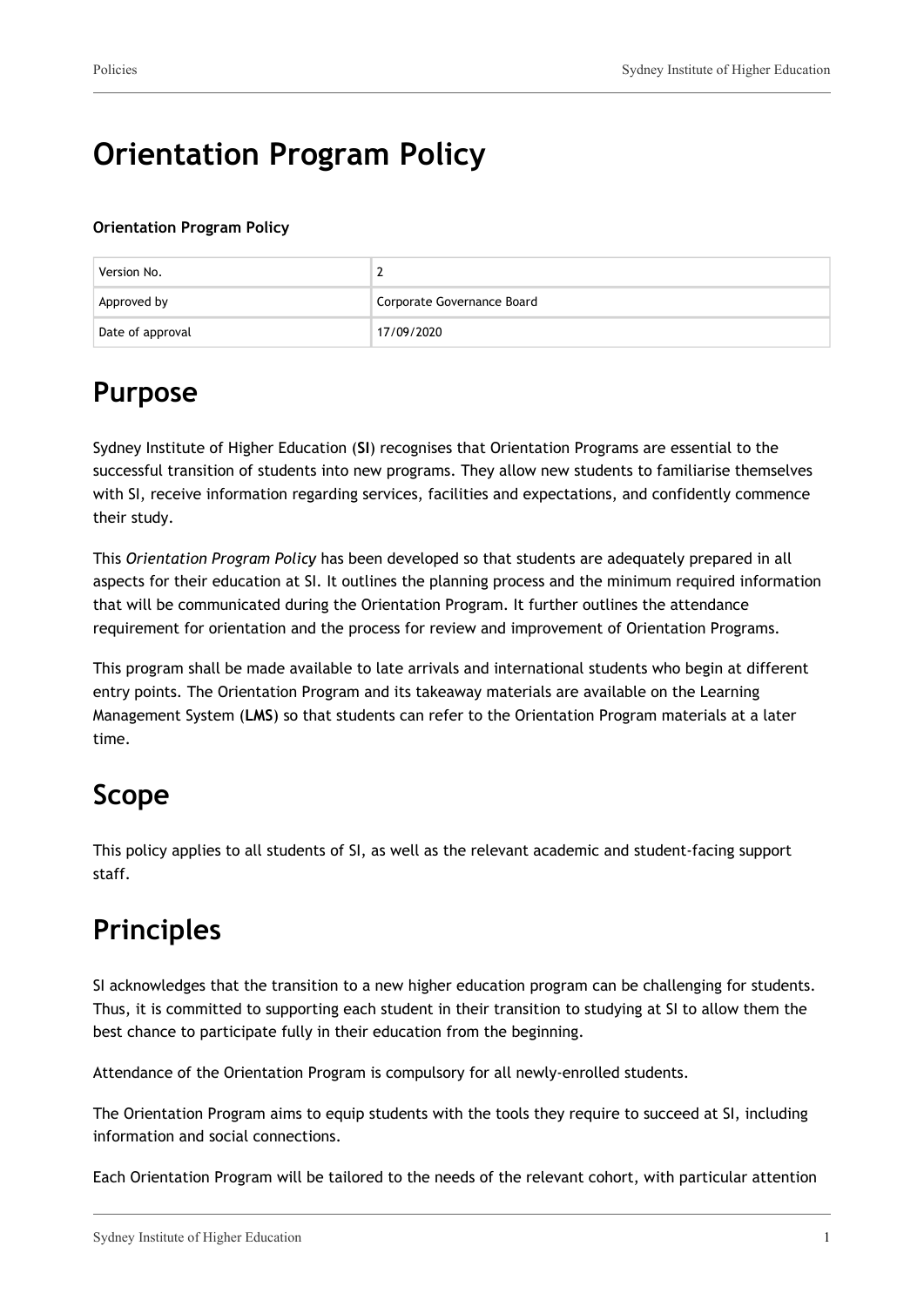#### given to international students.

All information provided to students during orientation will be up-to-date, accurate, and consistent with all other information disseminated by SI.

## **Procedures**

### **Planning**

Planning for orientation will begin when new enrolment numbers are finalised. Planning will occur as follows:

- Welcome packages containing instructions to register for orientation will be mailed to students generally 6 weeks before the beginning of the Orientation Program.
- The Dean, seeking advice and assistance from other staff members as necessary, will plan the Orientation Program with close reference to the composition of the incoming student cohort (e.g. ratio of international to domestic students).
- Program Director will plan academic preparation sessions for their incoming students.

### **Content**

The Orientation Program consists of various 'sessions' that cover the areas outlined below.

#### *President's Welcome:*

Formal congratulation on enrolment and welcome by the SI President.

#### *General Orientation Sessions***:**

Orientation sessions for all students will cover the following information

- The behaviours expected as a condition of students' enrolment, as outlined in the *Student Code of Conduct*
- Important dates
- Academic Calendar 2020-2021
- Key locations on campus (including key locations in the event of emergency)
- Learning and Teaching Resources
- Health, security and safety on campus and online
- Internal and external complaints and appeals processes
- Any relevant legal services
- Key Staff contact details

Additionally, the Orientation Program will include:

- General question time
- Social activities
- A tour of the facilities including the library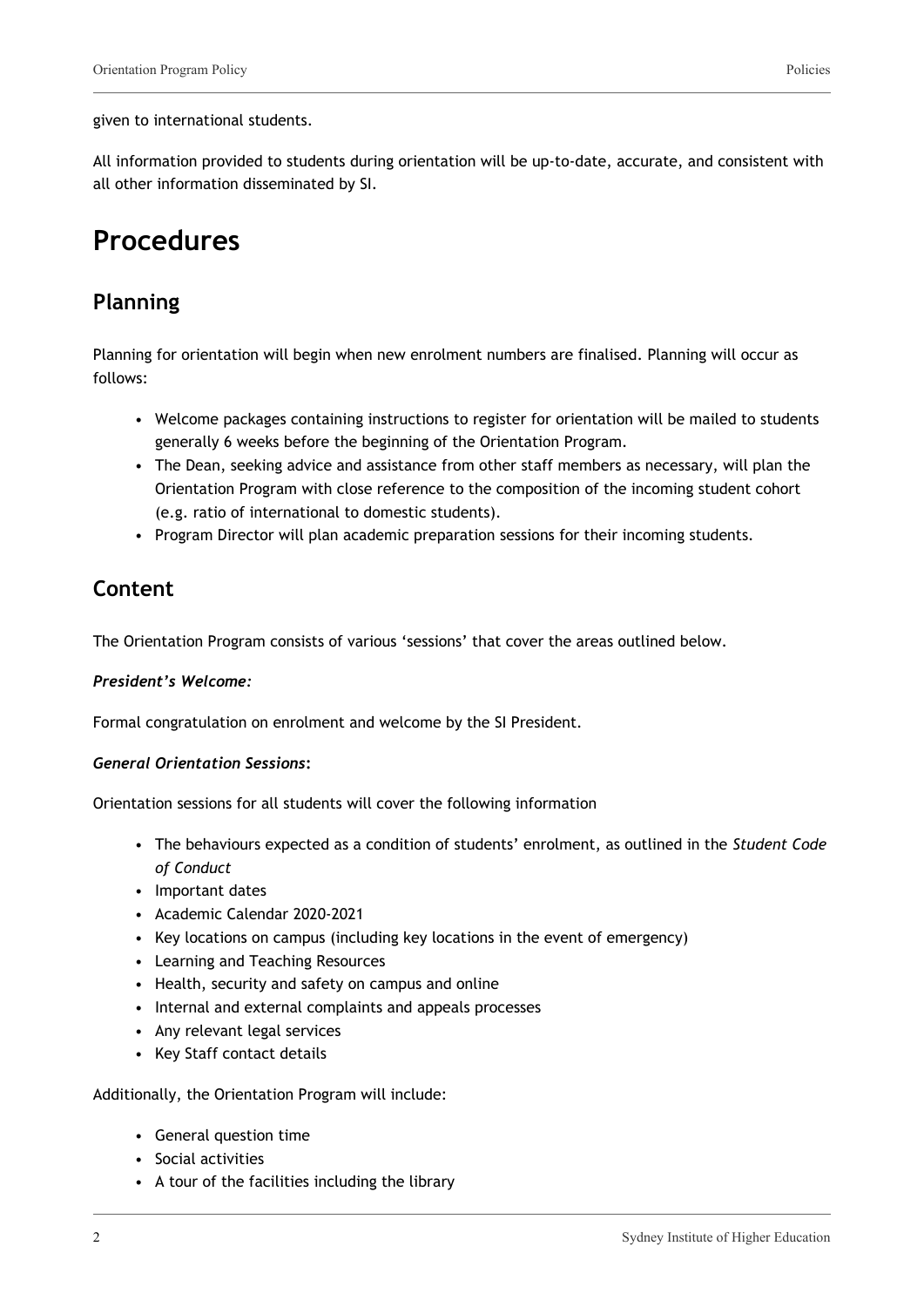#### *Orientation Sessions for International students*

The following information will be covered (at minimum):

- Key locations off-campus
- Australian culture and customs
- How to access emergency and health services
- General information on safety and awareness relevant to life in Australia (for example beach safety, etiquette and laws concerning smoking in Australia)
- Support and welfare services to assist international students with studying and living in Australia as well as assisting with incidents that impacts on the students' wellbeing are available at no additional costs. For more information please refer to the following plan and policies:
- *International Student Services Policy*
- *Student Counselling Policy*
- *Student Welfare Policy*
- *Student Counselling and Wellbeing Plan*
- English support for international students

SI will offer the following at no additional costs in order to help improve the English skills of international students, and particularly academic language skills to aid the learning of their program material:

- Student-led conversational English programs
- English Language Support classes and workshops
- Academic Skills classes and workshops
- For more information please refer to the Academic Language and Learning Support Policy and the English Language Support and Academic Skills Plan.

Information about program progress and attendance for international students:

Attendance of the Orientation Program is compulsory for all newly-enrolled students.

This program shall be made available to late arrivals and international students who begin at different entry points.

SI has documented policies and processes for monitoring attendance for international students for the sole purpose of identifying, notifying and assisting international students who may be at risk of not meeting program progression requirements. SI will monitor program progression regularly and implement an intervention strategy to assist an international student not making satisfactory program progress.

Should an international student fall into the at-risk category, the procedures in the *Students at Risk and Unsatisfactory Progress Policy* will apply, however, additional assistance will be provided with regard to visa issues that the international student may encounter as a result of their at-risk categorisation.

#### *Other information for international students*

- Cost of living in Australia
- Accommodation support services including housing and tenancy services
- Work rights and conditions; resolving workplace issues and contact details for Fair Work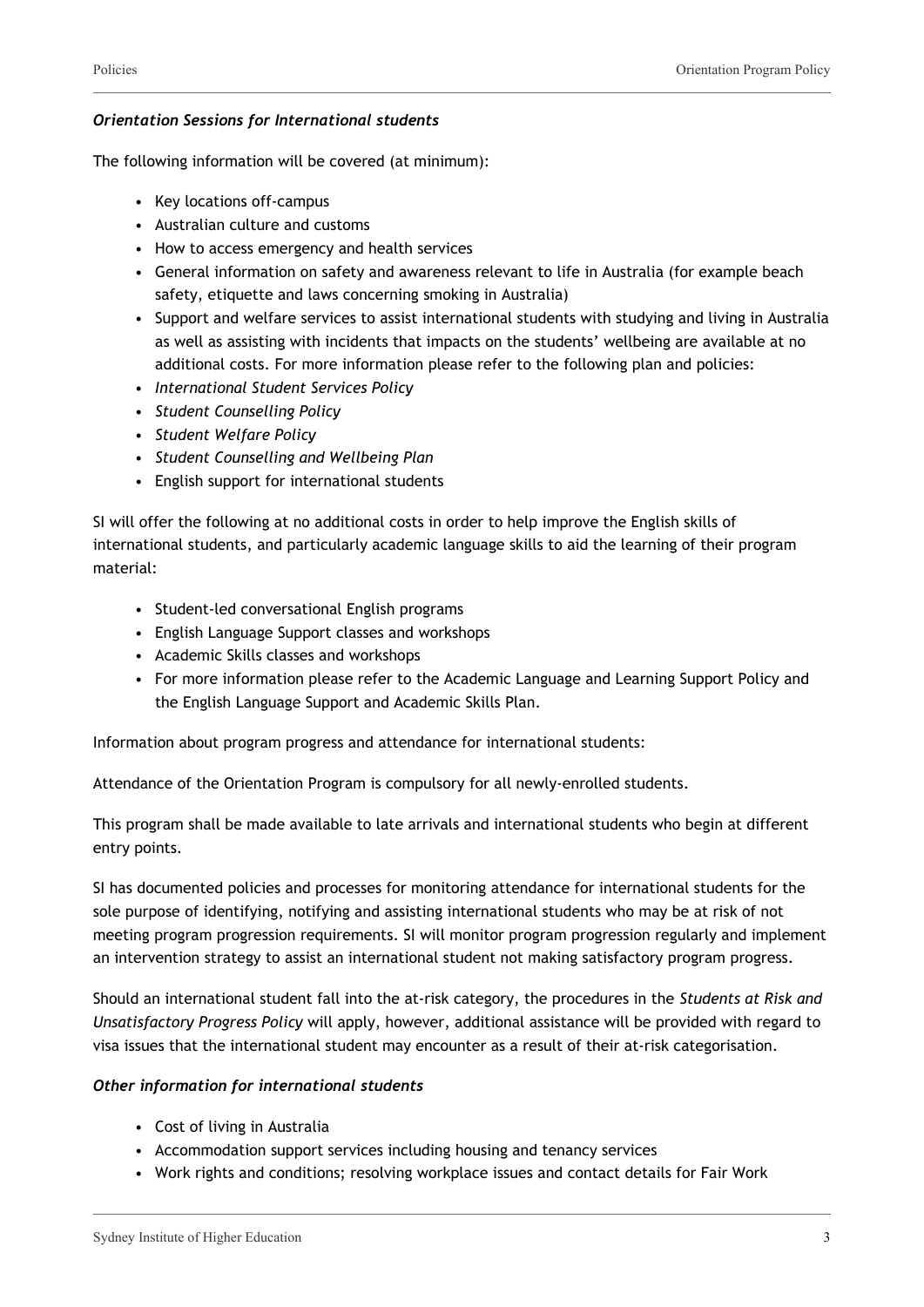#### Ombudsman

- Visa conditions and maintaining compliance as a visa holder and contact details for Department of Home Affairs (DoHA)
- The official point of contact for international student is the International Student Support Advisor. Contact phone number [awaiting allocation]; Email address [awaiting allocation]. The International Student Support Advisor will have access to up-to-date details of SI's support services and will be available to assist students seven days a week, either by face-to-face meeting or remotely.

Staff members who have direct interaction with international students and the Executive Management Team have undertaken ESOS Training and are aware of their obligations under the ESOS framework. Please refer to the *ESOS Legislative Framework Awareness Training, dated 27 February 2020.*

Staff members will also ensure international students are aware of the ESOS framework in accordance with Standard 2.1g of the National Code.

#### *Academic Preparation Sessions*

Each Program Director at SI is expected to compile a session on academic preparation for their students. This will cover:

- Key learning outcomes
- Software and materials required for the program
- Ideas for study techniques
- Time for general questions

#### *Student Access to Further Information*

SI will ensure that students know where they can find further information.

Students will be advised that Student Administration and student support staff are equipped to provide timely and accurate information on any matters relating to their studies at SI, as well as refer students to external legal, counselling, accommodation, and welfare services.

Additionally, students will be directed to the resources detailed in the *Information for Students Policy.*

#### *Attendance*

Orientation Programs attendance is compulsory in the first year, with at least two sessions running throughout each year (preceding each semester).

#### *Online Delivery of SI Programs*

In response to COVID-19, SIHE will make flexible timetables to accommodate face-to-face delivery and/ or online delivery of the Orientation Program until further notice. SIHE aims to continue to deliver a high-quality educational experience and exceptional student engagement through interactive online and face-to-face delivery.

Where required, all SIHE programs are available in an online delivery mode where face-to-face delivery is not possible. This decision is to ensure the safety of SIHE staff and students as well as the wider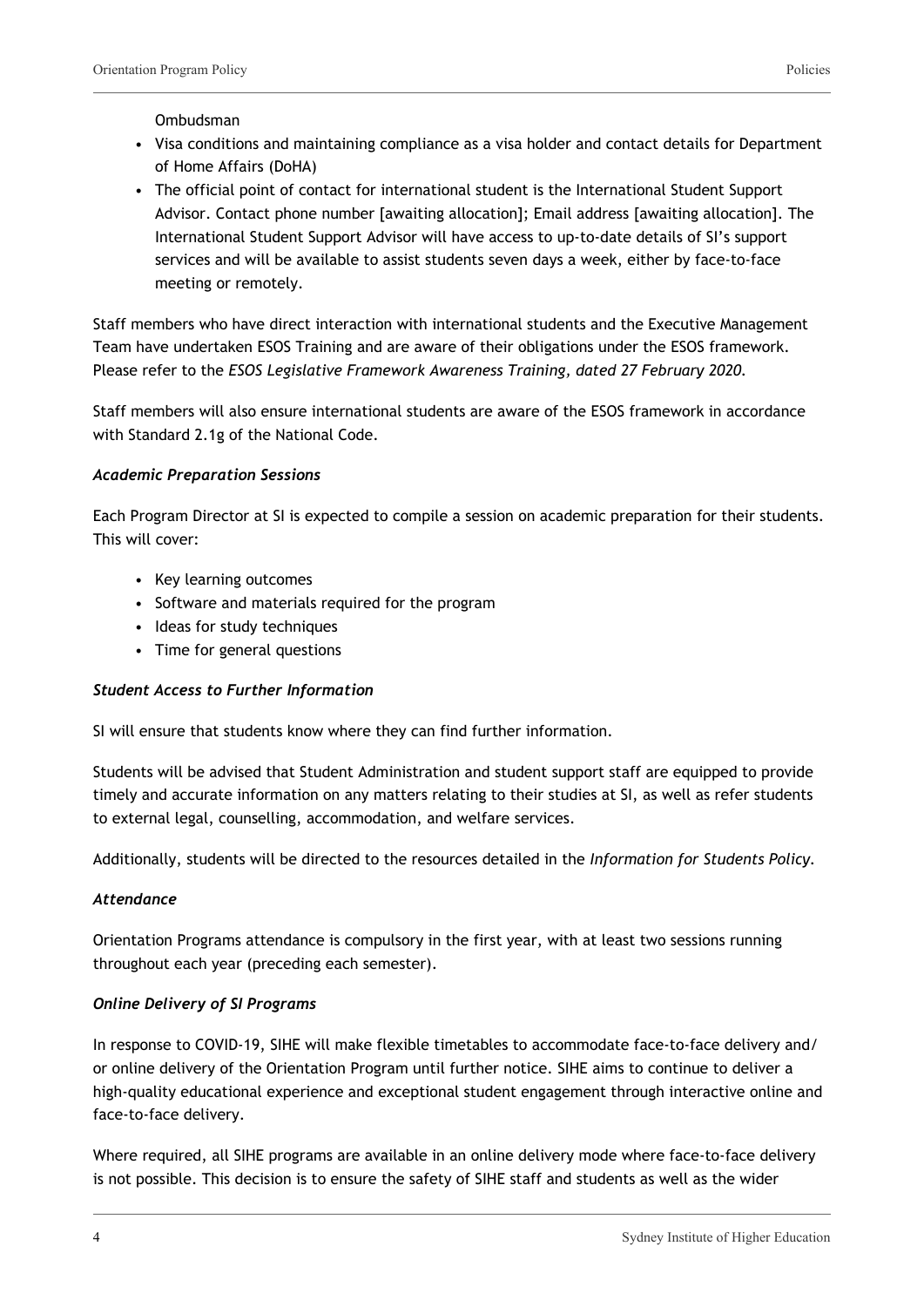community and is made in accordance with the current government health advice and regulations.

#### *Improvement*

At the conclusion of the orientation week, all students who attended will be emailed a short survey. The results of this survey will be analysed and used to improve Orientation Programs in subsequent semesters.

### **Policy Implementation and Monitoring**

The *Academic Board* delegates responsibility for the day-to-day implementation of this policy to the Dean working with the Provost to facilitate the Orientation Program.

### **Definitions**

**International student:** an individual enrolled in a program at SI who is not a citizen of Australia or New Zealand, or an Australian Permanent Resident, and has been granted a student visa by the Department of Home Affairs to study full-time in Australia.

**Orientation**: an on-campus scheduled program of activities prior to the beginning of each semester that provides students with opportunities to meet staff and other students, tour the campus, enrol in academic workshops and seminars, engage in social activities, learn more about SI and the services on offer, learn more about their rights and responsibilities as students, and access other important information.

**Student handbook**: a document produced for student use that serves as an important resource for students throughout their time at SI. The student handbook is available on the SI website and contains program information and contact details for student support services, identifies student policies and procedures.

### **Review schedule**

This policy will be reviewed by the *Academic Board* every three years.

| <b>Version History</b> |                                         |  |                                                   |                  |  |
|------------------------|-----------------------------------------|--|---------------------------------------------------|------------------|--|
|                        | Version No   Approved by                |  | Approval Date   Revision Notes                    | Next Review Date |  |
|                        | Corporate Governance Board   5/02/2018  |  |                                                   | 5/2/2021         |  |
|                        | Corporate Governance Board   17/09/2020 |  | Revised to include online delivery of the program | 17/09/2023       |  |

## **Related Documents**

[Academic Language and Learning Support Policy](https://sydneyinstitute.policyguides.com/academic-language-and-learning-support-policy/)